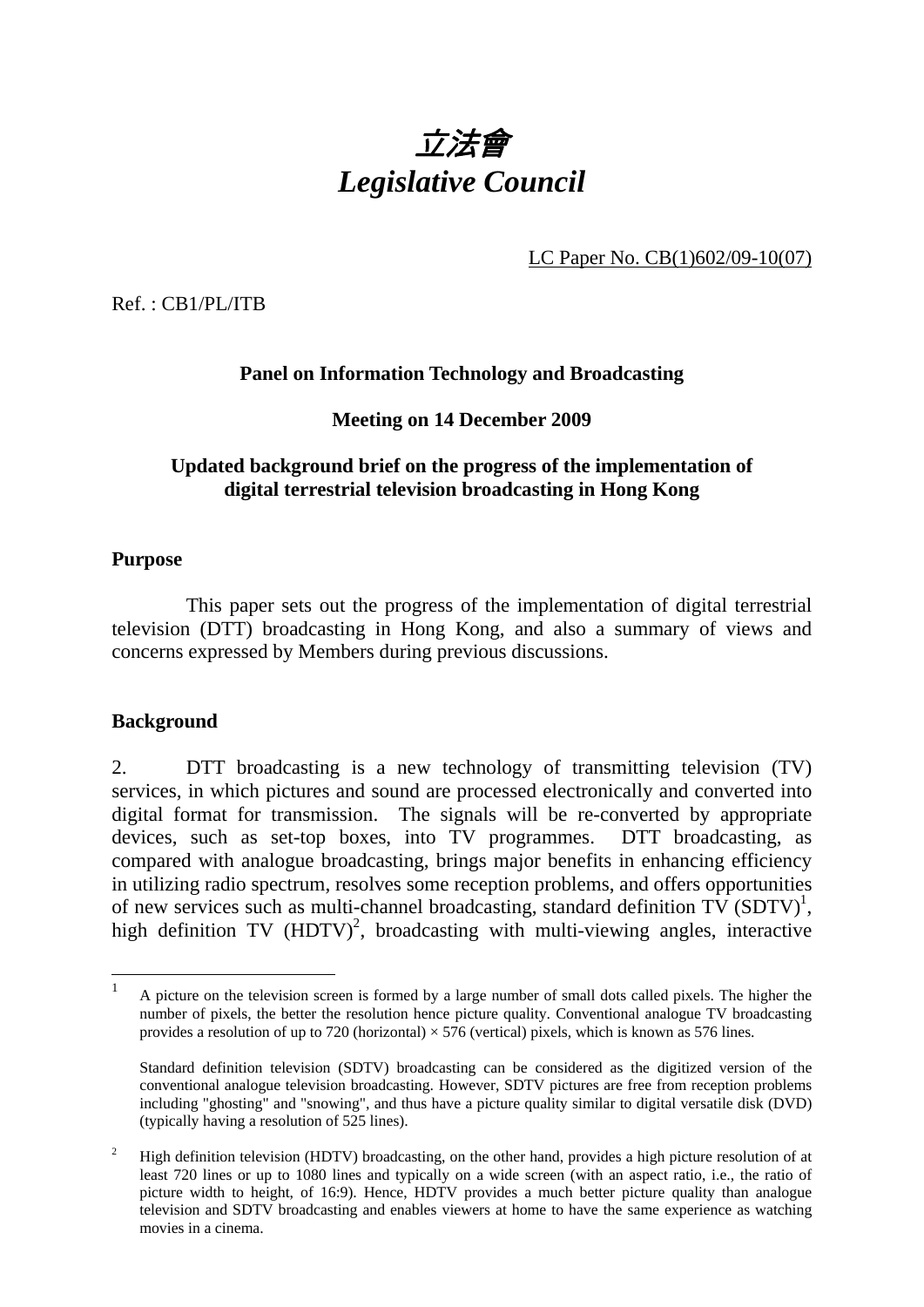services and datacasting (e.g., financial quotes).

3. Pursuant to the implementation framework for DTT broadcasting announced by the Government in 2004, the two domestic free television programmes service licensees, i.e. Asia Television Limited (ATV) and Television Broadcasts Limited (TVB), officially launched DTT on 31 December 2007. The DTT network has been extended to 18 districts covering 75% of the Hong Kong population in August 2008. According to a survey conducted in June 2009, about 40% of households (approximately 920 000) are watching DTT via DTT receivers (including set-top boxes or integrated digital TV (iDTV) sets) or computers. The launch of five new fill-in stations by end 2009 would further extend the coverage to 85% of the population, or an additional 700 000 people. The construction of 17 more transmitting stations between 2010 and 2011 would bring the ultimate DTT coverage on a par with that of the existing analogue coverage.

# **Previous discussions**

4. At the meetings of the Panel on Information Technology and Broadcasting (the Panel) on 12 November 2007, 19 February 2008 and 11 May 2009, members were updated on the latest progress of the implementation of DTT and issues covering the relevant regulatory decisions made by the Broadcasting Authority (BA), coverage areas of DTT broadcasting, the upgrade of In-Building Coaxial Cable Distribution System, labelling scheme for DTT receivers, promotion and publicity activities, environmental concerns arising from the disposal of old TV sets, digital and HDTV programme development and the timing of the analogue switch-off.

5. On DTT receivers, the Panel noted that the two broadcasters were supportive of the use of a "combined" set-top box although they objected to pay TV operators bundling free TV service channels into pay TV channels. As consumers in general would welcome the convenience of a "combined" set-top box, members called on the Administration to facilitate discussions among the broadcasters to bring about an early consensus. There should also be publicity on the choices of DTT receivers available and the best time to purchase a set-top box for DTT reception to address consumers' concerns in this respect. The Administration assured members that the BA would continue to coordinate among different broadcasters to address consumers' concerns.

6. Some Panel members were of the view that although technological advances had generally improved the reception quality, the digital and HDTV programming of both ATV and TVB in terms of quality and variety were far from satisfactory. While programme development and scheduling were commercial decisions of individual broadcasters, members called on the Government to urge the two free TV broadcasters to expedite their digital and HDTV programme development to deliver more diversified and higher quality digital TV entertainment to Hong Kong viewers. The Administration was also urged to explore measures to bring in competition to increase programme choices for the viewing public.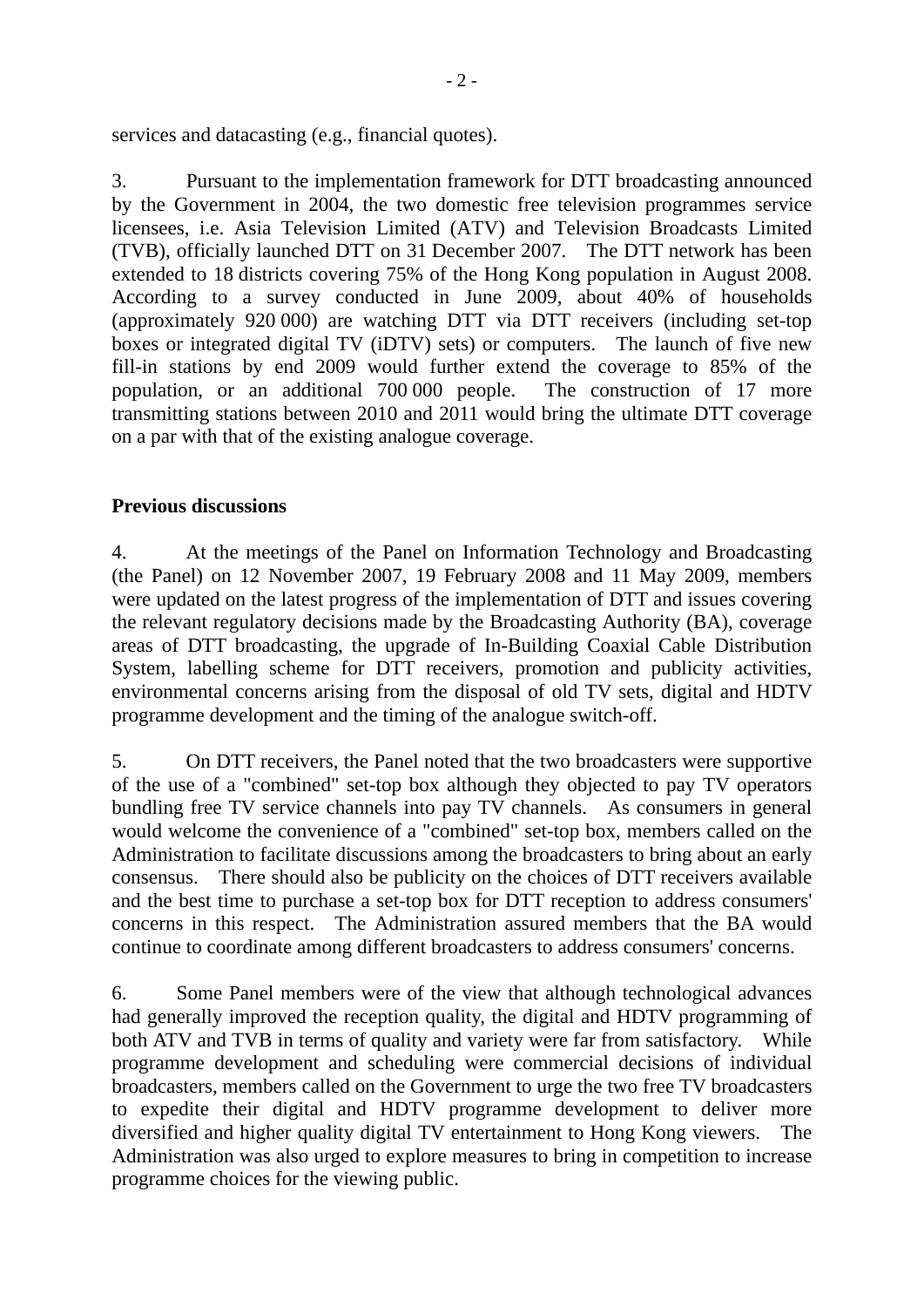7. Some members expressed concern that households who could not afford to purchase DTT receivers or iDTV sets would be deprived of free television programme services as a result of the termination of analogue broadcasting. They held the view that the Government should adopt a more flexible approach in retaining analogue broadcasting instead of setting a deadline for a complete switch-off, forcing people to change to a more expensive form of entertainment. In view of the low DTT take-up, the Administration was requested to step up publicity and to actively explore measures (such as providing economic incentives/financial assistance to low-income families who could not afford the cost of the switch-over) to encourage and facilitate an early take-up of DTT so that economic benefits of a switch-over could be realized as early as possible. Dr Samson TAM suggested that a timetable should be drawn up for the analogue switch-off on the basis of some objective criteria such as the DTT take-up rate, and the proportion of population/households that had switched over to DTT. The Administration assured the Panel that it would continue to monitor the extent of DTT coverage, the DTT take-up rate, the price of DTT receivers and consumers' readiness before taking a decision on the timing of the analogue switch-off.

8. Hon Frederick FUNG raised a question at the Council meeting on 13 May 2009 about DTT, in particular, the price of DTT receivers, number of incidents of DTT service interruptions since the launch of DTT service, and the follow-up measures taken to reduce service interruption. The Administration advised that over the past year, the price range of popular DTT receivers had dropped from the range of \$1,500-\$3,000 to \$900-\$1,500. Since the launch of DTT, 19 incidents in respect of the transmitting equipment and related facilities of the two broadcasters had been recorded, resulting in service interruptions which lasted for periods from a few minutes to half a day. To minimize possible DTT service interruption affecting the viewing public due to failure of the transmitting facilities, the Office of Telecommunications Authority had asked the two broadcasters to improve their service recovery process including enhancement of the relevant spare equipment.

# **Latest position**

9. The Administration will brief the Panel on 14 December 2009 on the latest development of DTT services, including the progress on network roll-out, status of DTT take-up by the viewing public and the latest publicity.

# **Relevant papers**

Information paper provided by the Administration for the Information Technology and Broadcasting Panel meeting on 11 June 2007 http://www.legco.gov.hk/yr06-07/english/panels/itb/papers/itb0611-ctbcr91907pt24-e.pdf

Submissions from deputations for the Information Technology and Broadcasting Panel meeting on 11 June 2007 (Please refer to the agenda) http://www.legco.gov.hk/yr06-07/english/panels/itb/agenda/itag0611.htm